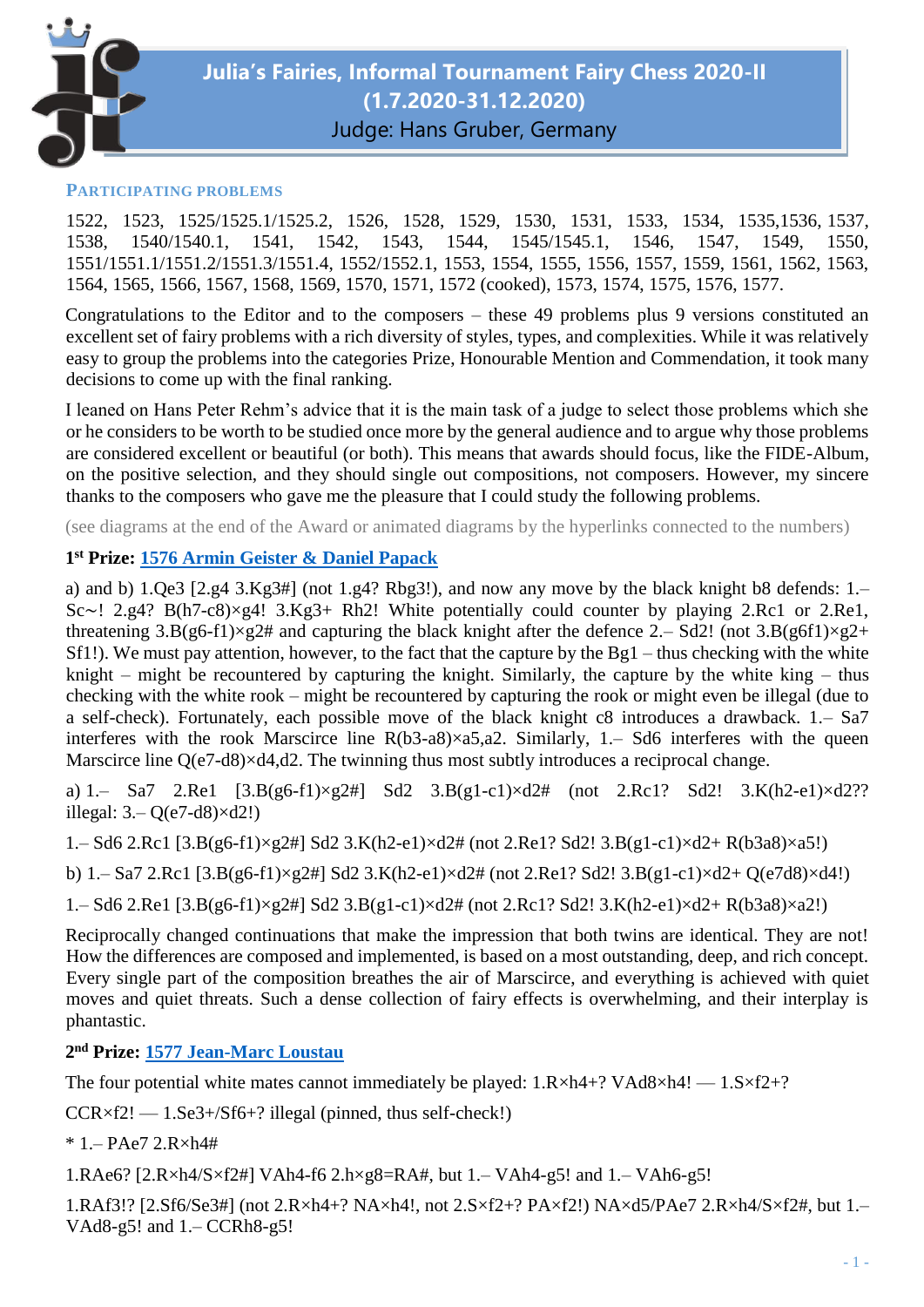1.RAe4!! [2.RAa4#] (not 2.R×h4+/S×f2+/Sf6+/Se3+? Kg5!)

Any move to g5 unpins the CCRg6 and thus defends (2.RAa4+ CCR×a4!); after a random move to g5, VAd8 controls the mating square h4, CCRh8 controls the mating square f2, VAh4 controls the mating square f6, VAh6 controls the mating square e3. However, Black has to specify one of these four pieces to move to g5, and then exactly the moving piece does not control "its" mating square!

1.– VAd8-g5/CCRh8-g5/VAh4-g5/VAh6-g5 2.R×h4/S×f2/Sf6/Se3#

1.– Kg5 2.R×g6# (2.RAa4+? e4!)

A big programme, with a double complete Tertiary Threat Correction with successive corrections of thematic double threats. In addition, the pattern of showing four variations by using the double refutations of the tries shows a doubled Hannelius. This is achieved by an elaborated anti-quadruple Stocchi solution with unpin. It is a nice add-on that the key provides a flight. Wonderful that such a design could be realised. Thirty-one pieces including fourteen fairy pieces from five different types – all from the same family, however! – and some less active pieces (the white knight f8 is only used to guard the rook when mating after the king's flight) show how many challenges had to be faced (and were successfully overcome).

## **3 rd Prize: [1571 Torsten Linß](https://juliasfairies.com/problems/no-1571/)**

1.Ra3 Bb3 2.Bc4 Kc3 3.Kd5 Kd2 4.Ke4 Ke1 5.Kd3+ Kf1 6.Re1+ Kg2 7.Ke2 Kh2 8.Kf1 Kh1 9.Be2 Be6 10.Rh3+ B×h3#

So much fun, so much depth, so much strategy – a rare find in a miniature. Finding a potential mate is an easy job if one looks at the diagram: kings to f1 and h1, with the e-rook blocking e1, and it is already done. Both kings have to cross dangerous territory, however. To enable this, the three remaining pieces are involved in consecutive critical manoeuvres with line interferences, clearances, and finally switchbacks. It is helpful that the line e5-e1 has to be opened for the final purpose, and that the white bishop has to serve as a block.

# **4 th Prize: [1549 Armin Geister & Daniel Papack](https://juliasfairies.com/problems/no-1549/)**

## 1.Bb1 e3 2.Re4 Rc1 3.Be1+ Rd1# — 1.Bd1 c2 2.Bc3 Rg1 3.Qe1+ Rf1#

This seems to be easy – just force the black rook to enter a light square to mate. There are two Marscirce batteries visible that could be used for that purpose: moving the queen checks via the light-squared bishop (we have to take care that Black does not respond Re2+), moving the dark-squared bishop checks via the queen. The black rook is forced to enter d1 respectively f1. Then, however, the white king becomes powerful and can capture the rook, thus escaping from the check! The only escape is that the third white move must end on the square e1 (not on any other square)! There is another Marscirce specific obstacle in each attempt – the white queen can capture the black rook when it ends up on square f1, and the white rooks can capture the black rook when it ends up on square d1. Thus, more effort has to be invested – by playing 1.Bb1, R( a1) $\times$ d1 is prevented, analogously 1.Bd1 prevents 4.Q(d1) $\times$ f1. Things get more complicated, as the controls of the squares c2 and e3 are lost and have to be compensated for. The black moves 1.– e3 and 1.– c2, in turn, lose controls of the squares e4 and c3 and thus require the moves 2.Re4 and 2.Bc3.

Finally we get it done. In the discussions in *Julia's Fairies*, the question was raised about the purpose of the black bishop  $h1 - i$  serves the economy of aim as it guarantees the purity of  $3.Be1 +$  which only prevents  $4.K(-e1) \times d1$ , but not also  $4.R(-h1) \times d1$ . Such purity is much more important than the plain number of pieces – one should count and compare numbers of pieces only when the quality of content is the same. Cutting the number of pieces is wrong when the content is reduced as well.

# **5 th Prize: [1537 Chris Feather](https://juliasfairies.com/problems/no-1537/)**

# 1.Qa7 Qb2 2.Sa4 Q×a2# — 1.Qb6 Qg4 2.Sd6 Qe6#

Wonderful proactive queen moves (observing the own king and thus protecting him against queen attacks) in open territory to safeguard the final mates by the white queen after creating fairy-specific batteries with the queen as a front piece, thus unpinning a black knight which then is being spiked in the mate. This should be considered the reference composition for the Isardam condition, being elegant, comprehensible, beautiful and substantial.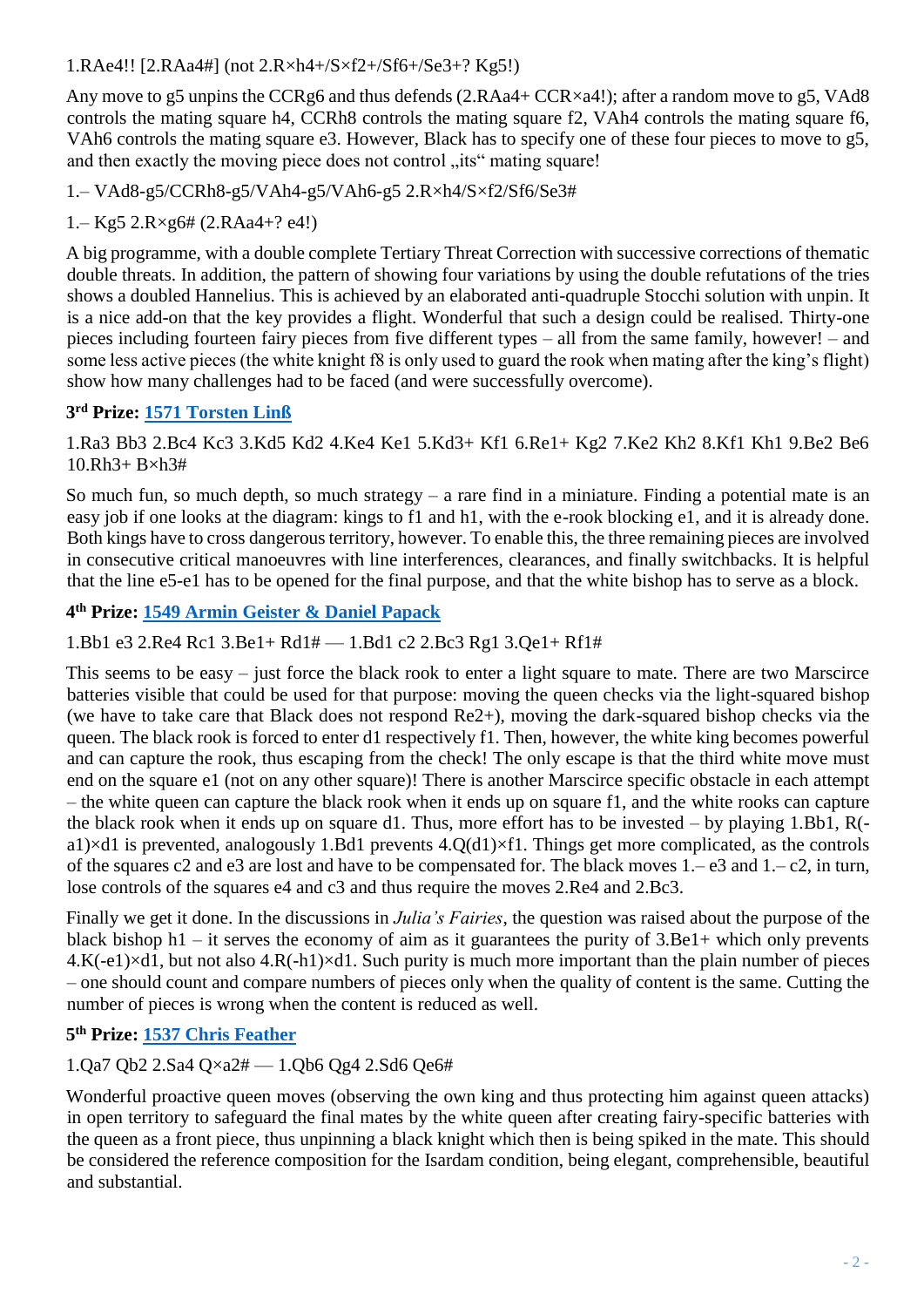#### **6 th Prize:** [1546 Torsten Linß](https://juliasfairies.com/problems/no-1546/)

1.Bh2 Bg2 2.Qd2 Kb7 3.Kc2 Kc6 4.Kd3 Kd5 5.Ke2+ Ke4 6.Kf2 Bf3 7.Kg3 Bh1 8.Kh3 Kf3 9.Qe1 Bg2#

Again a linear round trip (see 3rd Prize) with critical play at the core of the solution, but what makes this rendering so remarkable are, as Kjell Widlert rightly remarks, the most subtle moves 1.– Bg2! 2.Qd2! which are deeply rooted in the strategy and not only have positive reasons but also negative ones (do not disturb!).

## **1 st Honourable Mention: [1522 Franz Pachl](https://juliasfairies.com/problems/no-1522/)**

1.VA4g3? [2.R×e5#] Ke6! (2.VAd4+? Ke7!) — 1.g3? [2.R×e5#] Ke4! (2.NAd4+? Kf3!) — 1.VAeg3? [2.R×e5#] Kc5! (2.PAd4+? Kb4!)

1.Kg3! [2.R×e5#] Ke6/Ke4/Kc5 2.VAd4# (2.PAcd4+? K×f6!)/NAd4# (2.VAd4+? K×d3!)/PAd4# (2.NAd4+? K×b5!)

Good play in four phases in which the black king himself is a powerful defender. He counters three attempts in which pieces enter the square g3 to threaten the thematic mate, because the first moves would lose control over squares which the king can reach in the second move. Only the innocent white king can do the job without doing any harm. It is inherent to the scheme that some white fairy pieces are needed only in some variations.

## **2 nd Honourable Mention: [1551.4 Dirk Borst](https://juliasfairies.com/problems/no-1551/)**

1.Bf2 2.Kc3 3.K×d4 (+Pd7) 4.Ke3 5.Kf3 6.B×b6 (+Bf8) 7.Bd8 8.b6 9.b7 10.b8=Q 11.B×h4 12.Q×e8

(+Bc8) 13.Q×d7 14.Kg2 15.K×h2 (+Ph7) 16.g×h7 17.h8=S 18.Sf7 19.S×d6 20.Qh3 21.Qg2 22.Kh3

23.Se8+ Ke1#

The original version 1551 was published on October 27th, 2020. When the author submitted the correction 1551.4, Julia Vysotska and I discussed the issue and decided to include this correction in this tournament. This is a thrilling series-mover that plays with the very specific effects of the rex inclusiv condition, and although only White plays, both kings are intensively affected. The move sequence is rich with its many changes of the moving pieces, and the author tastily decided to let the black king mate.

#### **3 rd Honourable Mention: [1566 Franz Pachl](https://juliasfairies.com/problems/no-1566/)**

a) 1.– B×d6+ 2.Kc4 Bc5 3.NAf1 Rc6 4.Bg3+ Q×f1#

b) 1.– R×c7+ 2.K×b4 Rc5 3.NAb2 Be7 4.Bf4+ Q×b2#

An airy setting of an orthogonal-diagonal transformation with excellent usage of the whole board and fine queen mates (although capturing). The diagonal of the white bishop is emptied through reciprocal manoeuvres of the black rook and the black bishop, first capturing one of the naos, then a critical move, and then an interference on the white king's diagram position. The second white nao prepares an antibattery with the bishop as a front piece and thus directs the black queen.

#### **4 th Honourable Mention: [1545.1 Ivo Tominić](https://juliasfairies.com/problems/no-1545/)**

 $1 - B \times f3$  (+Pf7)  $2.B \times e6$  (+Pe2) Bc3  $3.B \times d7$  (+Pd2) Rg1#

1.– Bc3 2.Q×d5 (+Pd2) Rg1 3.Q×g5 (+Pg2) B×f3 (+Pf7)#

1.– Rg1 2.B×g5 (+Pg2) B×f3 (+Pf7) 3.B×e7 (+Pe2) Bc3#

This is an old-fashioned Circe cycle of white moves in a heavy construction – but an intellectual challenge with many critical moves and interferences by rebirth that are interestingly coordinated. The original version 1545 was published on September 25th, 2020, but the version is slightly superior.

#### **5 th Honourable Mention: 1574 Vitaly Medintsev [& Aleksey Oganesjan](https://juliasfairies.com/problems/no-1574/)**

a)  $1 - c1 = R + 2$ . Kb6 Rc5 3.Qg5 g1=B 4.Qc1 + R×c1#

b) 1.– g1=B+ 2.Kc6 Bc5 3.Qg3 c1=R 4.Qa3+ B×a3#

Now follows (the order was not intentionally created in this way) a set of three remarkable and aesthetic orthodox helpselfmates. All three are elegant presentations of sufficiently complex ideas and show how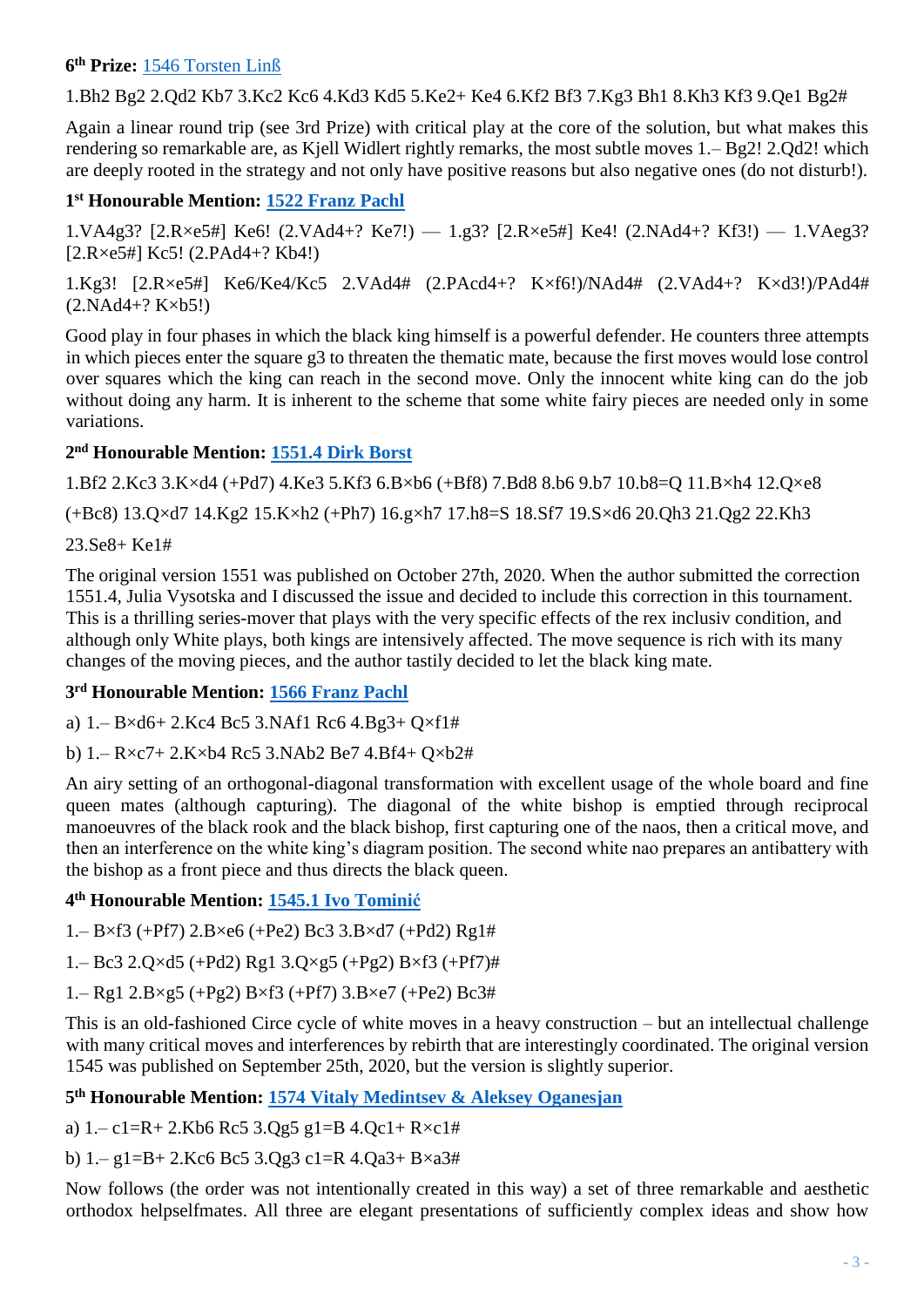economically the two , mating nets for both kings can be created. This problem shows a fresh reciprocal Grimshaw; the original parts are that both thematic pieces are promoted pieces and that the interfering move on square c5 is played before the other piece is born. This is "really anticipatory".

## **6 th Honourable Mention: [1541 Petko Petkov & Geoff Foster](https://juliasfairies.com/problems/no-1541/)**

a) 1.– Qg8 2.Be6 Bb5 3.Bb3 Sf7++ 4.Ke6+ Sd6#

b) 1.– Be8 2.Bd7 Qb3 3.Bb5 Sd7+ 4.Kc6+ Sc5#

Two fine Indian manoeuvres with changed functions of the black queen and the black bishop c6, and a skilful usage of the white royal battery. It is remarkable that the critical moves are also used by the white bishop g4, thus the order of black moves is determined.

## **7 th Honourable Mention: [1554 Vitaly Medintsev](https://juliasfairies.com/problems/no-1554/)**

1.Bd7 Sd1 2.Ke6 Sde3 3.R×f5+ S×f5 4.Q×c4+ B×c4#

1.Rc6 Se3+ 2.Kc5 Sc2 3.B×c4+ S×c4 4.Q×f5+ R×f5#

An elegant rendering of the orthogonal-diagonal transformation of the thematic play, with paradoxical destruction of powerful (as the respective other solution shows) batteries.

**1 st Commendation: [1534 Ladislav Salai jr.,](https://juliasfairies.com/problems/no-1534/) Emil Klemanič & Michal Dragoun**

1.K×e5+ LE6d5 2.VA×d5 LEe2# — 1.K×c6+ LE4d5 2.PAf×d5 LEe6# — 1.K×c4+ LE5d5 2.PAa×d5

LEa6#

The three solutions show a perfect cycle of functions of the three leos, introduced by royal captures, then by a move to the square d5 and then a second capture there. The busy traffic from and to d5 distracts from the many black fairy pieces that were necessary to implement the cycle.

**2 nd Commendation: [1536 Julia Vysotska & Daniel Papack](https://juliasfairies.com/problems/no-1536/)**

 $1.nR \times f1 \rightarrow h2 nR \times h4 \rightarrow f5 2.nR \times g5 \rightarrow d8 nR \times d5 \rightarrow g5$ #

 $1.nB\times h4\rightarrow g2 nB\times f1\rightarrow d2 2.nB\times e1\rightarrow a1 nB\times c3\rightarrow e1\#$ 

An entertaining neutral Zilahi with the neutral pieces ending at the diagram squares of the respective other one. I clearly prefer this version with neutral knights to the one mentioned in the solution (with one white and one black knight and twinning). Although many pawns were needed to safe soundness, the thematic play arises in a crystal-clear manner.

#### **3 rd Commendation: [1533 Torsten Linß](https://juliasfairies.com/problems/no-1533/)**

1.– Ba1 2.f4 Kb2 3.Kf6 Kb3+ 4.Kg5 Bd4 5.f5 Kc4 6.f6 Kd5 7.f7 Be5 8.f8=Q Ke6 9.Qc5 Kf7 10.h7 Bh8 11.Kh6 Kf6 12.Qh5 Bg7#

Intensive play along the diagonal, the critical move of the black bishop is the kick-off to an Indian manoeuvre and, remarkably, to the funny attempt of the bishop to conquer almost all squares of the diagonal ("5-move linear round trip", as the author says).

**4 th Commendation: [1565 Thomas Maeder](https://juliasfairies.com/problems/no-1565/)**

1.R×c3 [-Bd8] Sh5 2.Rg2 R×g2 [-Rc3]# — 1.Rd2 Sh4+ 2.R×a2 [-Re5]+ B×d2 [-Ra2]#

Breton adverse could also be called "Breton brutal" – when you capture, you remove two pieces of the other side. This is a phantastically elegant example how unwanted own checks can be avoided with thematic captures.

## **5 th Commendation: [1528 Borislav Gadjanski](https://juliasfairies.com/problems/no-1528/)**

\* 1.– – 2.LI×d3→b5 LIa7 3.G×g3→a3+ S×f4→a4+ 4.K×a2→a1 LI×a3→a5#

1.– a1=LI 2.LI×d3→h7 LIb7 3.G×g3→g2+ S×f4→f3 4.K×a1→h1 LI×g2→e4#

This is a clumsy (many captures) presentation of orthogonal-diagonal echo mates that however provides a lively impression. Using a set-play contributed to the paradoxical radical changes of the final zugzwang in two phases.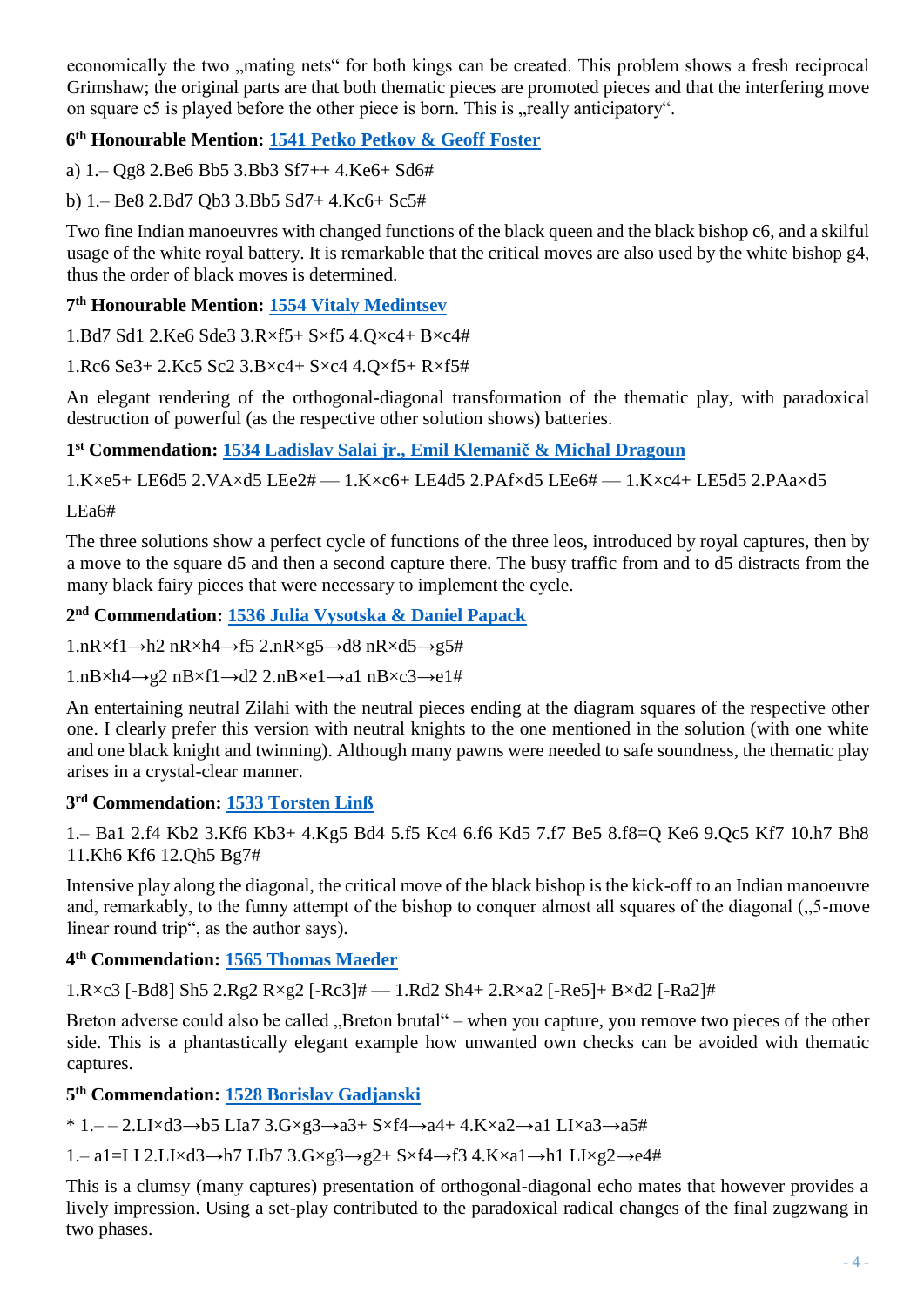**1st Prize: 1576 Armin Geister Daniel Papack** Julia's Fairies 31.XII.2020



#3 b)  $\sqrt[3]{2a5} \rightarrow d4$  $C+ 10+9$ Marscirce

#### **2nd Prize: 1577 Jean-Marc Loustau** Julia's Fairies 31.XII.2020



 $#2*vv$  $C+ 15+16$  $\mathbb{H}$  = Pao  $\overline{\mathbf{a}}$  = Chinese Camelrider  $\mathbf{M} = \text{Vao}$  $\mathbb{R}$  = Nao  $\mathbb{S}$  = Rao

#### 3rd Prize: 1571 **Torsten Linß** Julia's Fairies 26.XII.2020



HS#10

**4th Prize: 1549 Armin Geister Daniel Papack** Inspired by Rolf Kohring Julia's Fairies 19.X.2020



HS#3 2 solutions  $C+6+8$ Marscirce

**5th Prize: 1537 Chris Feather** Dedicated to Petko Petkov Julia's Fairies 8.IX.2020



 $H#2 2.1:1.1$ **Isardam** 

6th Prize: 1546 **Torsten Linß** Dedicated to Arno Tüngler Julia's Fairies 30.IX.2020



 $C+ 5+2$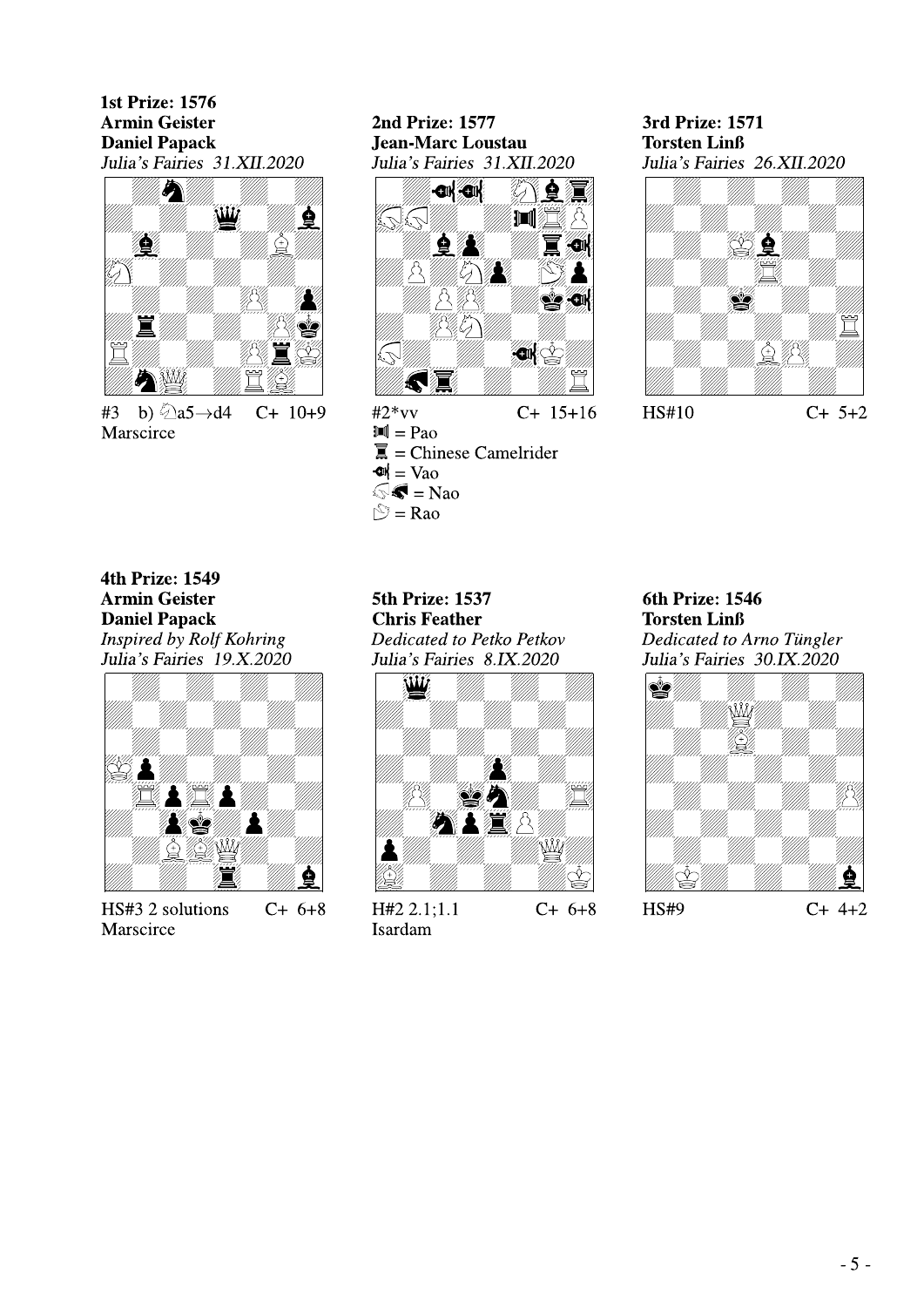#### **1st Honourable Mention:** 1522 **Franz Pachl** Julia's Fairies 20 VII.2020



 $#2vvv$  $\mathbb{H} = \text{Pa}$  $\mathbb{R}$  = Vao  $\mathbb{S}$  = Nao

#### 2nd Honourable Mention: 1551.4 **Dirk Borst** Dedicated to Arno Tüngler

Julia's Fairies 17.1.2022



 $Ser-S#23$  $5 + 11$ Circe rex inclusiv

3rd Honourable Mention: 1566 **Franz Pachl** Julia's Fairies 25.XII.2020



HS#3.5  $C+6+7$ b)  $b\rightarrow 6\rightarrow 48$  $\mathbb{R}$  = Leo  $\mathcal{S}$  = Nao

**4th Honourable Mention:** 1545.1 **Ivo Tominić** Julia's Fairies 13.X.2020



 $C+11+9$ H#2.5 3;1.1;1.1 Circe

**5th Honourable Mention:** 1574 **Vitaly Medintsev Aleksey Oganesjan** Julia's Fairies 26.XII.2020



HS#3.5 b)  $\underline{\mathbb{E}} a2 \rightarrow b1$  6th Honourable Mention: 1541 **Petko Petkov Geoff Foster** Dedicated to Julia Vysotska Julia's Fairies 16.IX.2020



HS#3.5 b)  $\triangle$  c2 $\rightarrow$ b6

 $C+ 6+8$